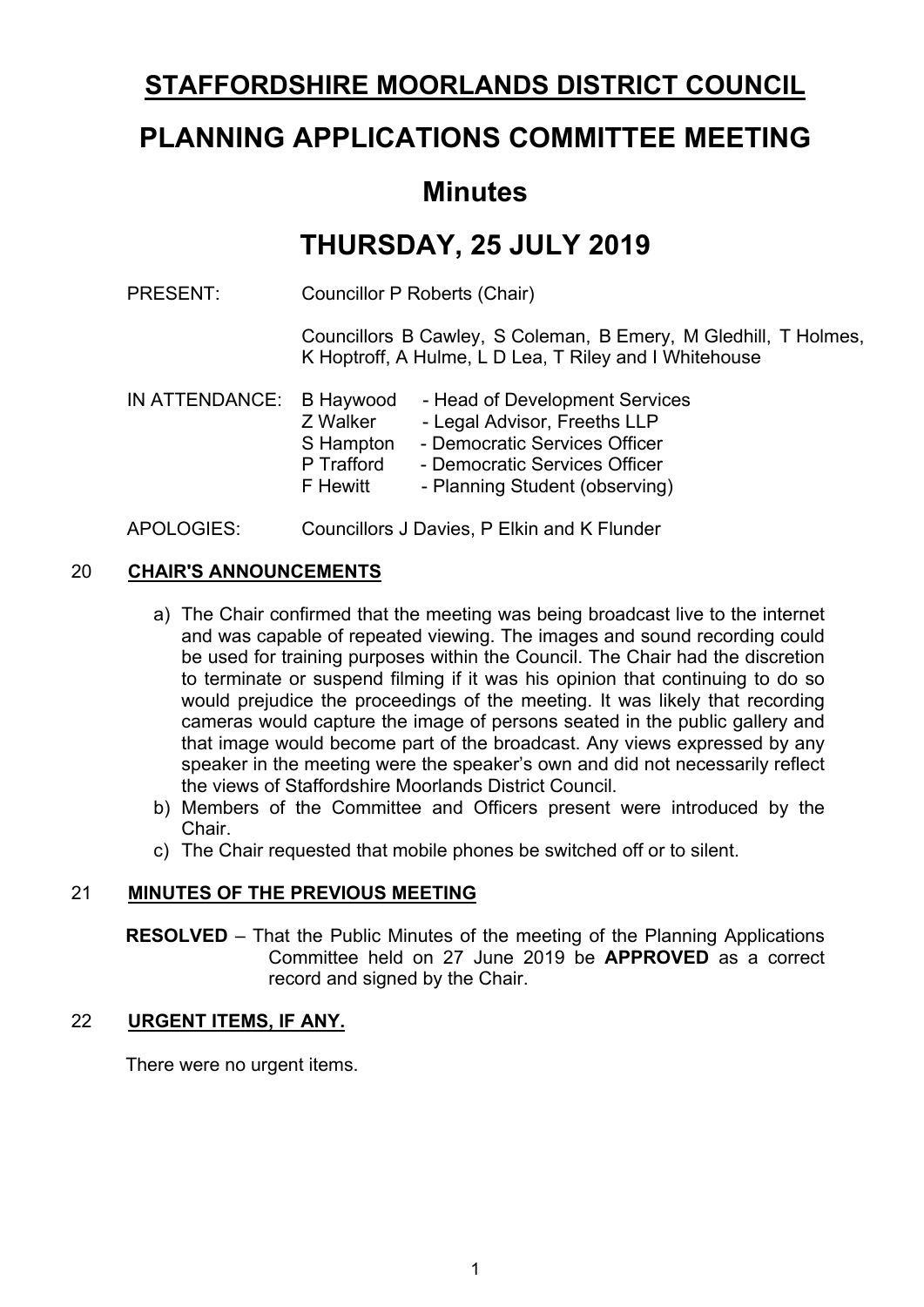#### 23 **DECLARATIONS OF INTEREST**

The following declarations were made:-

| <b>Agenda Item</b>                                                                                      | <b>Member Declaring</b><br><b>Interest</b>                                                                     | <b>Nature of Interest</b>                                                             |
|---------------------------------------------------------------------------------------------------------|----------------------------------------------------------------------------------------------------------------|---------------------------------------------------------------------------------------|
| Agenda Item 6-<br>SMD/2019/0136-<br>The Oaklands,<br>Uttoxeter Road,<br>Checkley                        | Cllrs. Cawley, Coleman,<br>Emery, Gledhill, Holmes,<br>Hoptroff, Hulme, Lea,<br>Riley, Roberts &<br>Whitehouse | Other $-2$ speakers were<br>fellow District Cllrs, 1 was a<br>previous District Cllr. |
| Agenda Item 7 -<br>SMD/2016/0083 &<br>SMD/2019/0310-<br>Vary S.106 Agreement<br>re Land off Thorley     | Cllrs. Cawley, Coleman,<br>Emery, Gledhill, Holmes,<br>Hoptroff, Hulme, Lea,<br>Riley, Roberts &<br>Whitehouse | Other $-1$ speaker was a<br>fellow District Cllr.                                     |
| Drive, Cheadle                                                                                          | Cllr. Whitehouse                                                                                               | <b>Disclosable Pecuniary</b><br>Interest - Friends with owner                         |
| Agenda Item 8-<br>SMD/2018/0563-<br>Land adjacent to<br><b>Travellers Rest,</b><br>Leek Road, Leekbrook | Cllrs. Cawley, Coleman,<br>Emery, Gledhill, Holmes,<br>Hoptroff, Hulme, Lea,<br>Riley, Roberts &<br>Whitehouse | Other – Speaker was a<br>previous SMDC employee                                       |

## 24 **SMD/2019/0136 - THE OAKLANDS, UTTOXETER ROAD, CHECKLEY**

## **TO PROVIDE A HOME FOR 4 CHILDREN, AGED 10 – 18 YEARS, WHERE 24 HOUR CARE WOULD BE PROVIDED BY 2 NON-RESIDENT STAFF ATTENDING ON A SHIFT PATTERN FOR BLUE MOUNTAIN HOMES LTD.**

(Report recommended Approval)

*(All Councillors had declared "other" interests.)*

RECEIVED – Representations from the undermentioned speakers:-

#### **Against the application:**

Mr. Steven Buckley - Objector Cllr. Mark Deaville - Ward Councillor

- 
- Cllr. Colin Pearce Checkley Parish Council
- Mr. Gavin Carr Chairman, Checkley Cricket Club
	-
- Cllr. Peter Wilkinson Ward Councillor (statement read out by the Legal Advisor)

## **For the application:**

Mr. Adrian Rose - Supporter

NOTED – 1. Clarified that this was NOT a planning application, but an application for a Certificate of Lawfulness for a change of use. Objections could not, therefore, be taken into account. The question was whether the change of use would be materially different to the use of the property as a dwelling.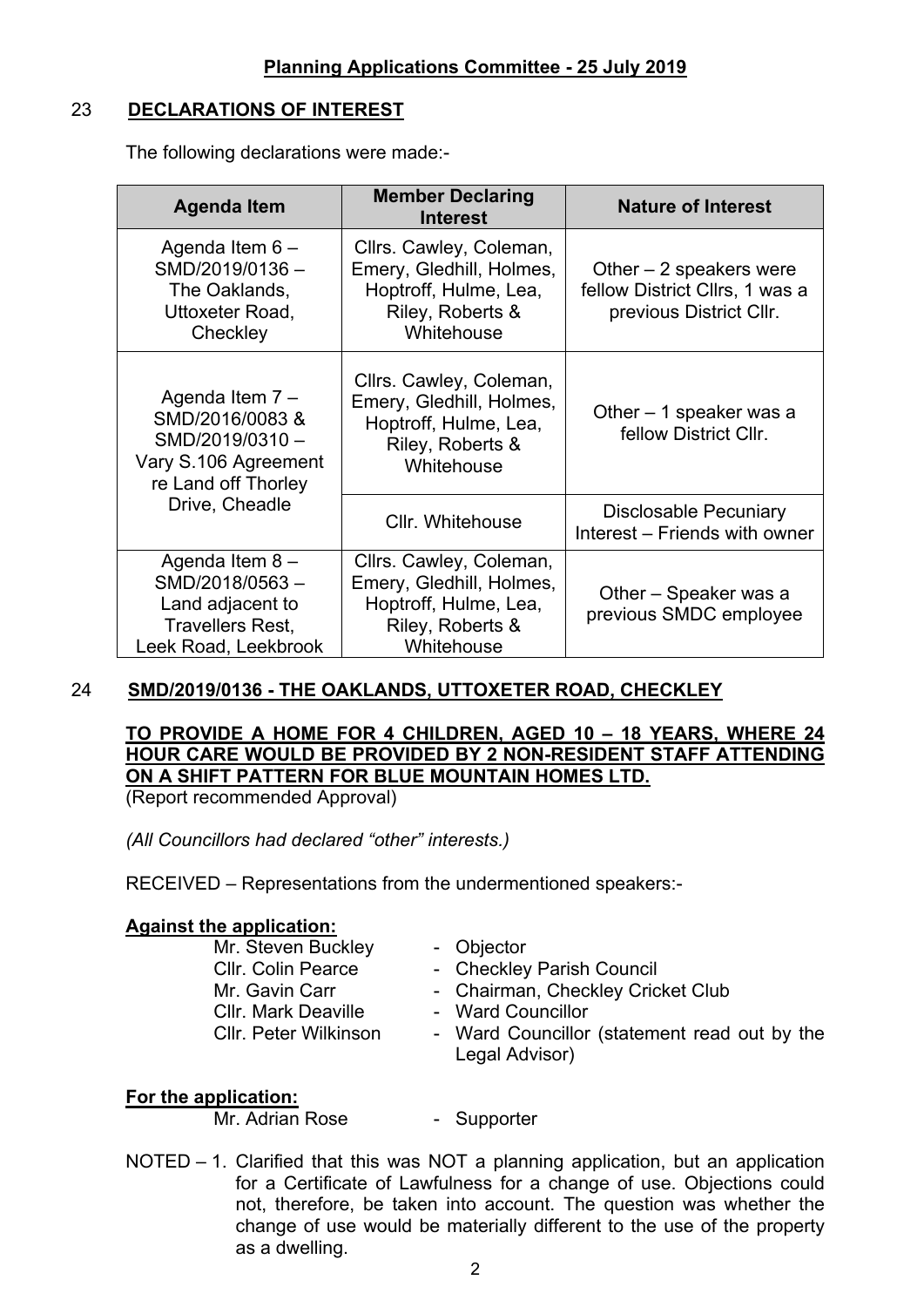- 2. Late Representations Report (LRR) containing 16 objections from local residents.
- 3. Application was Called-in to committee by Cllr. Peter Wilkinson.
- 3. Chair requested that Blue Mountain Homes Ltd get together with Checkley Parish Council and Checkley Cricket Club to iron out the difficulties outlined at the meeting.

A motion to **DEFER** was proposed by Councillor Holmes. However, the motion was not seconded.

**RESOLVED** – That a 'Certificate of Lawfulness' be **APPROVED** for the proposed use.

(Proposed by Councillor Lea and seconded by Councillor Gledhill.)

#### 25 **SMD/2019/0310 - APPLICATION TO VARY THE SECTION 106 AGREEMENT ATTACHED TO SMD/2016/0083 - LAND OFF THORLEY DRIVE, CHEADLE**

(Report recommended Approval)

*(Councillor Whitehouse had declared a Disclosable Pecuniary Interest and left the room, taking no part in the discussion or vote. All Councillors had declared "other" interests.)*

RECEIVED – Representations from the undermentioned speakers:-

#### **Against the application:**

| Mr. Anthony Joynes          | - Objector   |                                             |  |  |  |
|-----------------------------|--------------|---------------------------------------------|--|--|--|
| Mr. Tom Baker               | - Objector   |                                             |  |  |  |
| <b>CIIr. Richard Alcock</b> | - Ward Cllr. |                                             |  |  |  |
| Mr. Nigel Kelsall           |              | - Objector (statement read out by the Legal |  |  |  |
|                             | Advisor)     |                                             |  |  |  |

#### **For the application:**

| Ms. Helen O'Doherty | - Director, Keepmoat Homes                                |
|---------------------|-----------------------------------------------------------|
|                     | Mr. Chris Tompkinson - Technical Director, Keepmoat Homes |
| Dr. Robert Wickham  | - Planning Consultant                                     |

### NOTED – 1. LRR contained:-

- Clarification of the site address (omitted from the report):
- Consultation response from Cheadle Town Council;
- Further letter of objection.
- 2. The lack of viability of the existing scheme had been found by the Council's Consultants. The profit level shown was not excessive. The applicant had indicated that it would make an application to Homes England for funding in respect of the shortfall of affordable housing up to policy compliant level but this could not be taken into account as a material consideration as the Council had no control over any such application.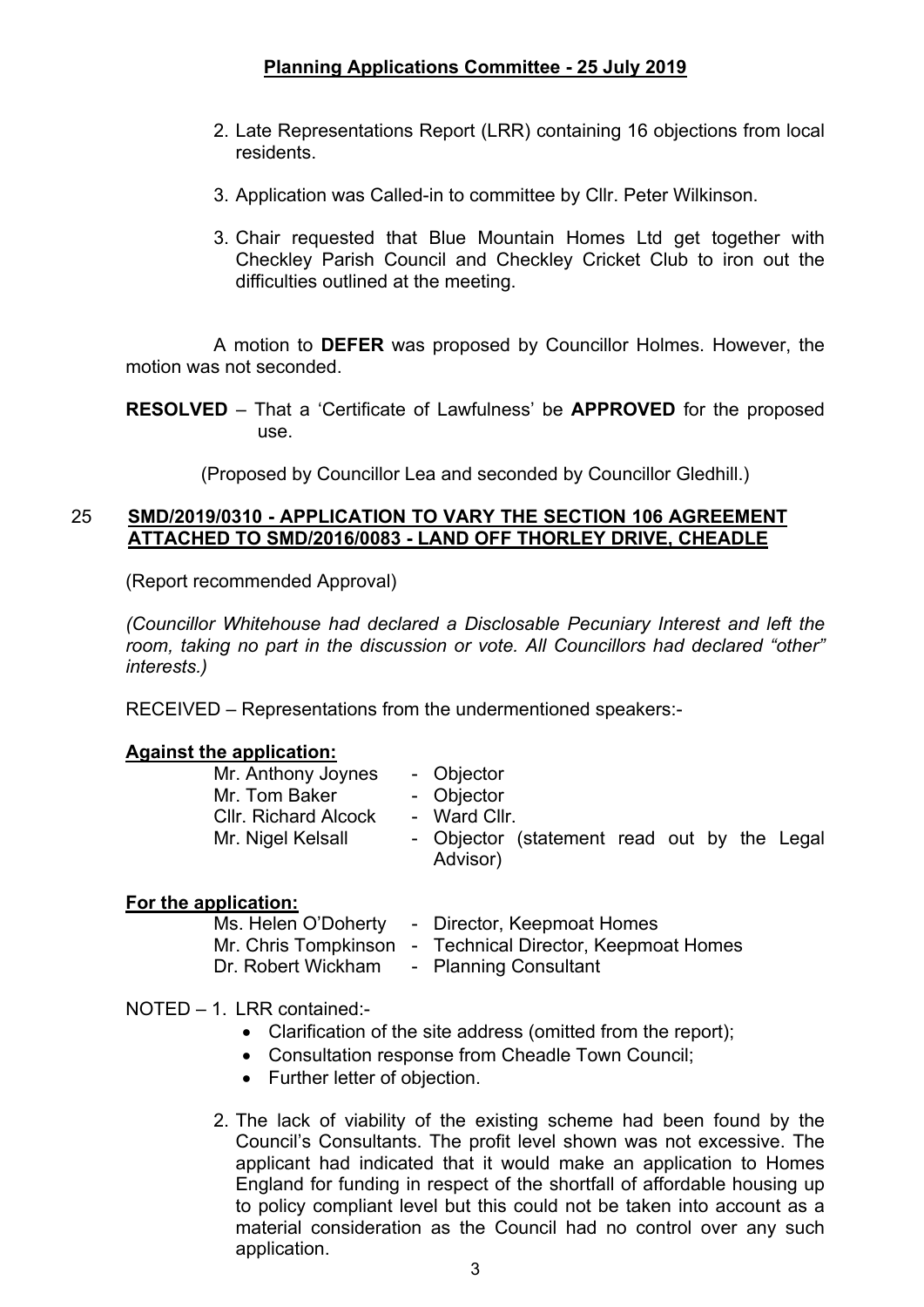- 3. Members preferred option 'A' to option 'B' as this retained the other contributions in the original S.106 agreement, including education.
- **RESOLVED** 1. That the request to vary the Section 106 Agreement to reduce the level of affordable housing provision to 10 units be accepted. All other provisions / obligations as set out in the report to remain.

2. In the event of any changes being needed to the wording of the Committee's decision (such as to delete, vary or add conditions / informatives / planning obligations or reasons for approval / refusal), prior to the decision being issued the Head of Development Services had delegated authority to do so in consultation with the Chairman of the Planning Applications Committee, provided that the changes did not exceed the substantive nature of the Committee's decision.

(Proposed by Councillor Lea and seconded by Councillor Gledhill.)

#### 26 **SMD/2018/0563 - LAND ADJACENT TO TRAVELLERS REST, LEEK ROAD, LEEKBROOK**

#### **OUTLINE APPLICATION WITH MEANS OF ACCESS (ALL OTHER MATTERS RESERVED) FOR RESIDENTIAL DEVELOPMENT OF UP TO 30 DWELLINGS FOR SAMMONS ARCHITECTURAL LTD.**

(Report recommended Refusal)

*(All Councillors had declared "other" interests.)*

RECEIVED – Representation from the undermentioned speaker:-

#### **For the application:**

Mr. David Breakwell - Applicant's Agent

NOTED – 1. LRR contained:-

- Application had been reduced from 55 dwellings to 30;
- Published Location Plan was incorrect correct one included:
- Trees & Woodlands Officer's comments no objection but concurred with the reason for refusal contained in the report regarding landscape & visual impact creating substantial & demonstrable harm;
- Planning Officer comments re-iterating the harm to landscape & visual impact.
- **RESOLVED** That the application be **REFUSED** for the reasons and based on the policies contained in the report.

(Proposed by Councillor Gledhill and seconded by Councillor Lea.)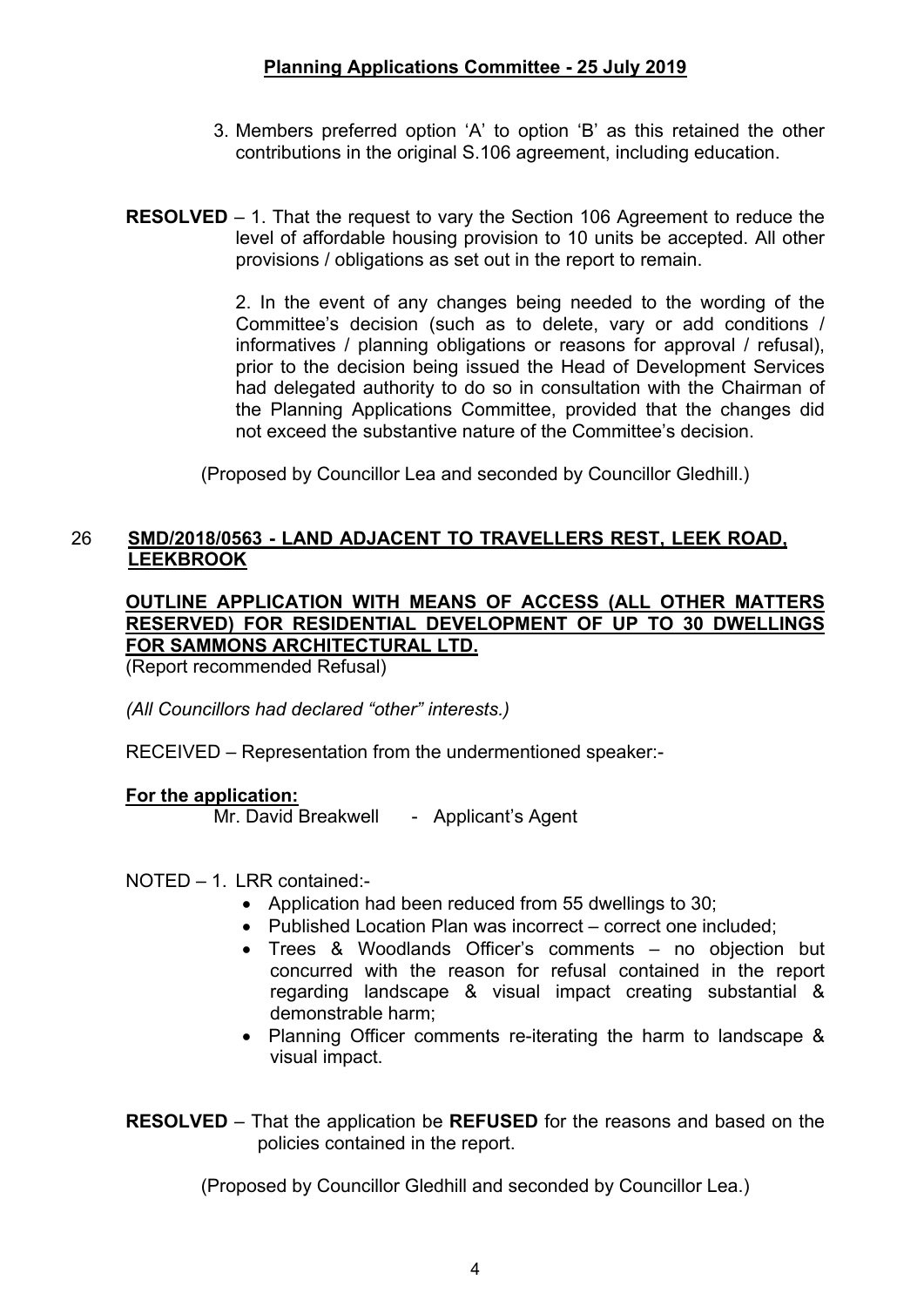#### 27 **SMD/2019/0123 - UPPER MOOR END FARM, STONEY LANE, CAULDON LOWE**

#### **PROPOSED SITING OF 2 HOLIDAY CARAVANS AND NEW HIGHWAY ACCESS DRIVE FOR MR. & MRS. RHODES.**

(Report recommended Refusal.)

RECEIVED – Representations from the undermentioned speakers:-

#### **Against the application:**

Ms. Alison Heath - Objector

#### **For the application:**

Mr. Charles Rhodes - Applicant

- NOTED 1. Application was Called-in to committee by Cllr. Edwin Wain in order to consider the impact of the new access drive and because the matter was locally contentious.
	- 2. The application was partially retrospective, in that the hard-standing and caravans were already in place. The applicant apologised to the Committee members for this.
- **RESOLVED** That the application be **REFUSED** for the reason and based on the policies contained in the report.

(Proposed by Councillor Lea and seconded by Councillor Roberts.)

#### 28 **PERFORMANCE ON PLANNING APPEALS**

Ben Haywood presented the report which showed that no appeals had been lodged with the Planning Inspectorate since the previous report. Appeal decisions received were as follows:-

| Ref.          | Location                                                   | <b>Decision</b><br>level | Recom.  | <b>Decision</b> | <b>Appeal</b><br><b>Decision</b> |
|---------------|------------------------------------------------------------|--------------------------|---------|-----------------|----------------------------------|
| SMD/2017/0775 | Woodhouse<br>Lane,<br><b>Biddulph</b>                      | Committee<br>18/06/2018  | Approve | Refused         | Allowed<br>15/05/2019            |
| SMD/2018/0347 | The<br>Gables,<br>Cheddleton<br>Road, Leek                 | Delegated<br>10/09/2018  | Refuse  | Refused         | <b>Dismissed</b><br>15/05/2019   |
| DET/2018/0016 | <b>Biddulph</b><br>Park Road,<br><b>Rushton</b><br>Spencer | Delegated<br>18/07/2018  | Refuse  | Refused         | Allowed<br>16/05/2019            |
| SMD/2018/0491 | The Hollies,<br>Roughcote<br>Lane,<br>Caverswall           | Delegated<br>26/10/2018  | Refuse  | Refused         | <b>Dismissed</b><br>20/05/2019   |